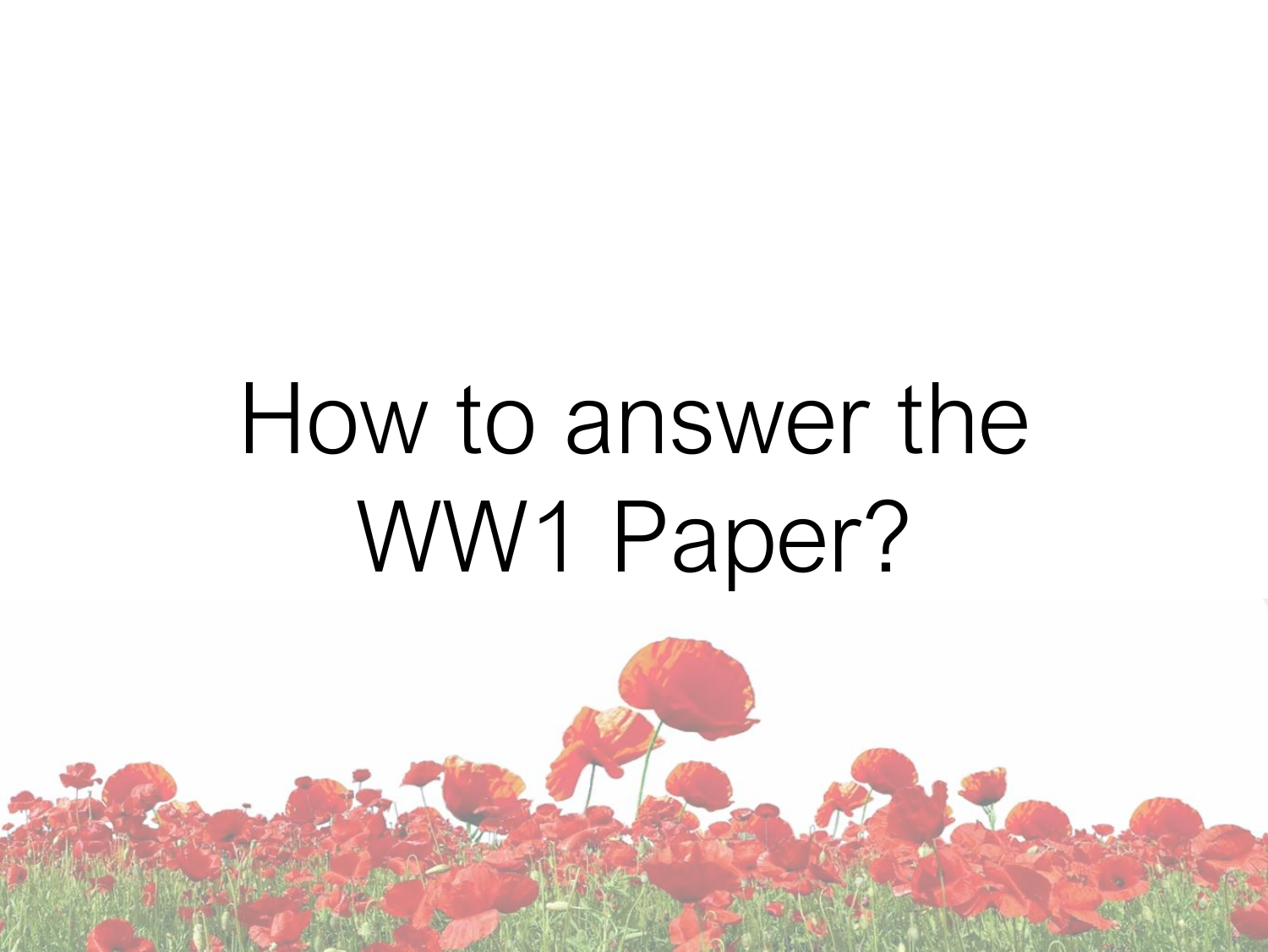## Study Source A. Source A opposes/supports X. How do you know?Use Source A and your own contextual knowledge. 4 Marks *It will only ask you to do one!*



Challenge 7/8/9 Top answers will have precise subject knowledge. You can get top marks by **CHALLENGES** using EITHER content or provenance- you can do both if you have time!

**AHEAD**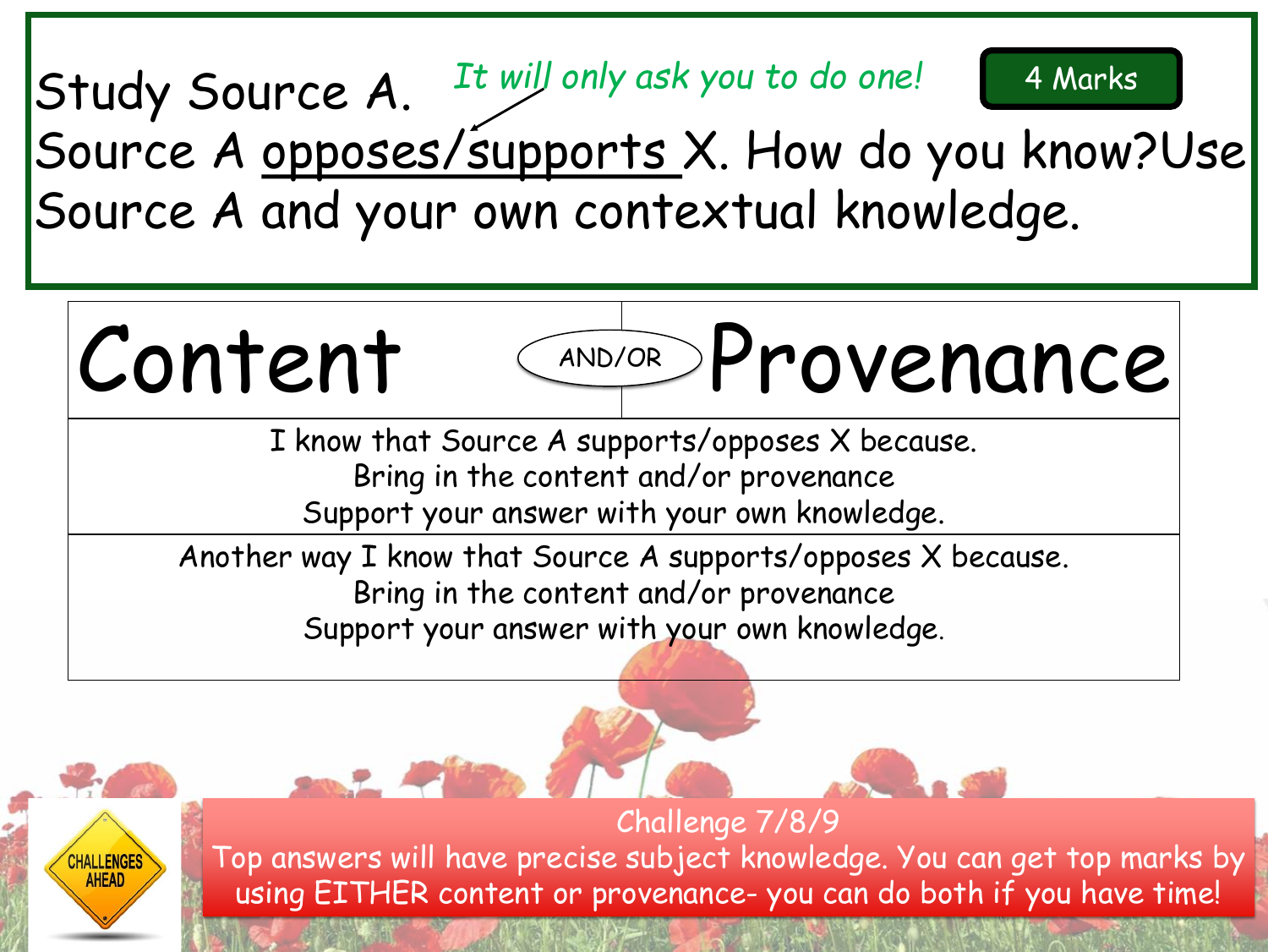

paragraph for each source including BOTH content and provenance

the sources – does one help to explain the other, or make up for any limitations?

are B + C useful or not for a historian?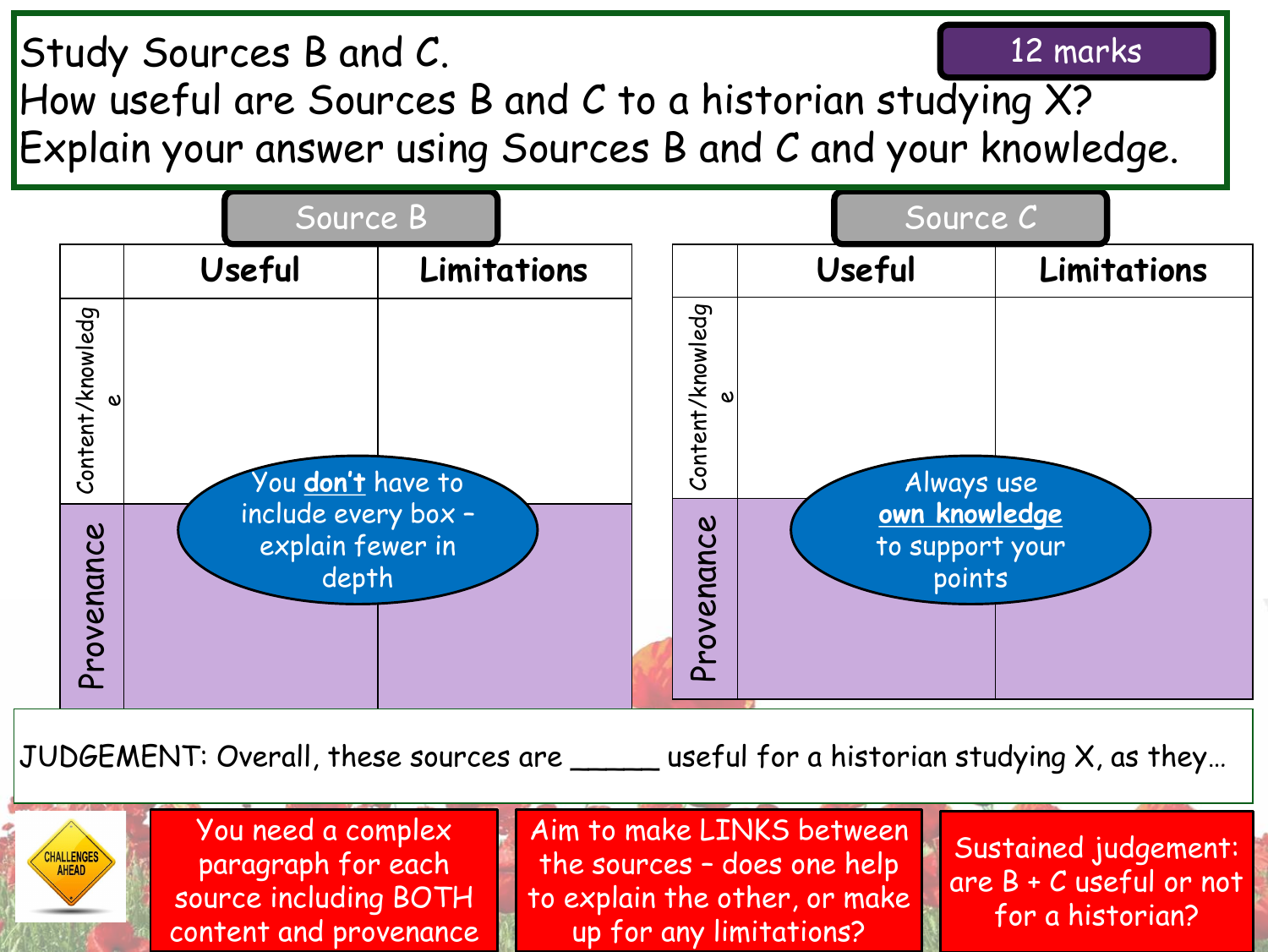## Write an account of how... 1 8 Marks

Use these sentence starters to construct your analytical narrative. You can use these in any order.

## Firstly… Secondly… After which… As a consequence… This was caused by… This had an impact as… Significantly this led to… Therefore this led to… Primarily this demonstrated… When all of these factors combined it led to Following on from this… This explains why…

CHALLENGE **AHEAD** 

You need to do more than DESCRIBE events. You need EXPLAIN the causes and consequences of the events relevant to the question

### **Top tips:**

You can't go far wrong using PEA to directly answer the question. ✓ Make your point ✓ Support it with evidence  $\checkmark$  Answer the question by referring to the 'Tail 'of the question. You can use the sentence starters to the left to construct your own series of PEA paragraphs. 1) Try to address the topic in chronological order

7,8,9 Challenge Top answers will have precise subject knowledge and your commentary will consider a wide range of causes and consequences